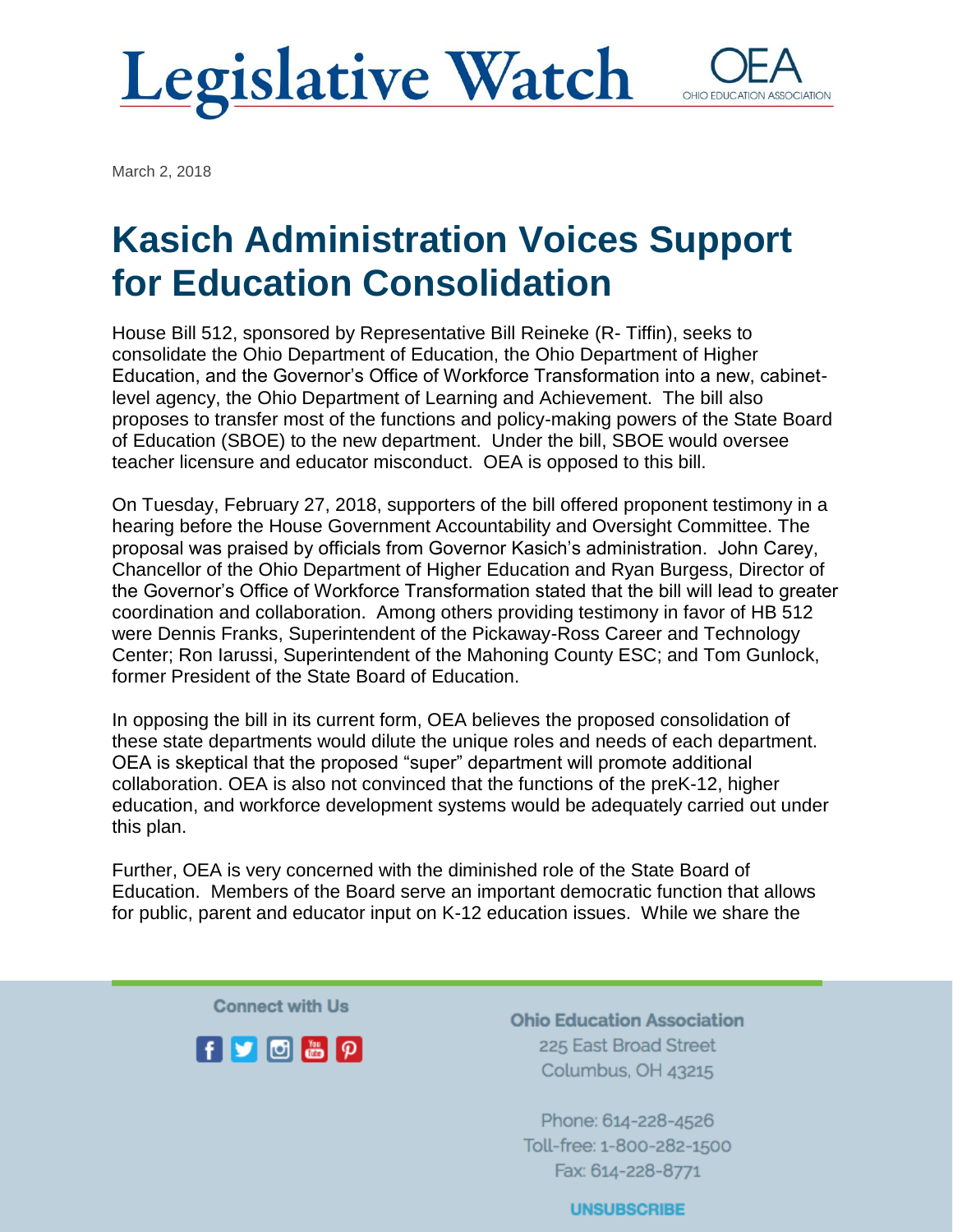### **Legislative Watch** OHIO EDUC

stated goal of increased collaboration, OEA believes that the stated objectives for this bill can be achieved without the merger of these state departments.

### Senate Bill 216 – Public School "Deregulation Act" Continues to Receive Hearings

The Ohio Senate Education Committee held a seventh hearing on Senate Bill 216 (R-Huffman) on February 28, 2018. The committee accepted several amendments to the bill, which are outlined below. More amendments are expected at future hearings.

Senate Bill 216 is a wide-ranging bill with numerous policy proposals that impact educators and students. OEA has a variety of positions on specific provisions in the bill and recognizes that the bill is still evolving. However, as an overall package, the OEA opposes the bill as it currently stands. To view OEA's testimony delivered before Senate Education Committee, [click here.](https://www.ohea.org/cms/assets/uploads/2018/03/SB-216-OEA-Opponent-Testimony-Feb-7-2018.pdf)

Of primary concern are provisions OEA views as diluting or eliminating safeguards in teacher licensure that are designed to ensure the professionalism and preparedness of educators serving students in the classroom. On the other hand, OEA supports teacher evaluation reforms that are designed to advance continuous teacher improvement and student achievement. In some areas, the bill raises important issues that merit further consideration of more narrowly-tailored solutions.

#### **SB 216 amendments accepted by Senate Education Committee on February 28, 2018:**

**School safety:** Requires the Ohio Department of Education to create a separate, stand-alone school mandate compliance report for school districts to use when complying with requirements for the establishment and review of a school emergency plan.

**Kindergarten Readiness Assessment (KRA):** Retains the KRA, but requires the Early Childhood Comprehensive Assessment Advisory Group, as convened by the Department of Education, to submit recommendations to the State Superintendent regarding ways to improve the use and administration of the kindergarten readiness assessment. In developing its recommendations, the Advisory Group shall consider

**Connect with Us** 



**Ohio Education Association** 225 East Broad Street Columbus, OH 43215

Phone: 614-228-4526 Toll-free: 1-800-282-1500 Fax: 614-228-8771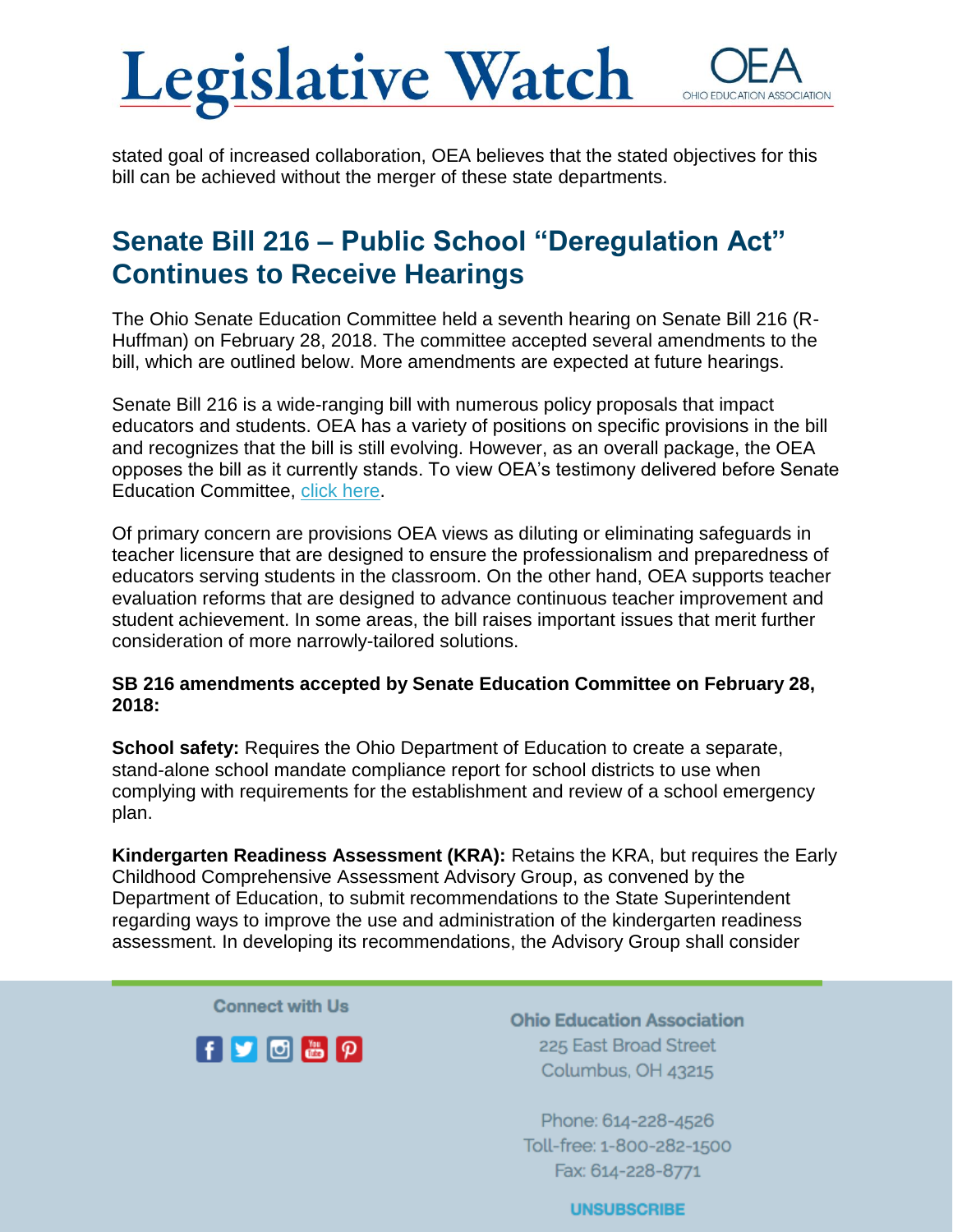## Legislative Watch OHIO FDUCAT

appropriate areas of content for the assessment and efficient procedures for administering the assessment. The State Superintendent shall review and make final recommendations regarding the assessment to the General Assembly.

**Gifted education professional development:** Not later than July 1, 2018, the State Board of Education shall revise any rule it has adopted regarding operating standards for identifying and serving gifted students to specify all of the following:

- If a general education teacher is designated as the provider of gifted services but is not an Advanced Placement or International Baccalaureate teacher, that teacher shall participate in at least 15 hours of ongoing gifted professional development during the first year in which the teacher has that designation and 45 hours of ongoing professional development by the end of the fourth year in which the teacher has the designation.
- If a general education teacher is designated as the provider of gifted services and is an Advanced Placement or International Baccalaureate teacher, that teacher who has earned at least 24 hours of certified Advanced Placement or International Baccalaureate development within the five years prior to receiving that designation shall participate in at least 7.5 hours of ongoing professional development during the first year in which the teacher has that designation and 22.5 hours of ongoing professional development by the end of the fourth year in which the teacher has that designation.
- If a teacher satisfies the above requirements, that teacher may be reported as providing services to gifted students in the teacher's classroom for that year.
- Any documented hours earned in the twenty-four months prior to the revision of any rule adopted by the State Board regarding operating standards for identifying and serving students who are gifted in accordance with this section shall count toward the requirements.

**Connect with Us** 



**Ohio Education Association** 225 East Broad Street Columbus, OH 43215

Phone: 614-228-4526 Toll-free: 1-800-282-1500 Fax: 614-228-8771